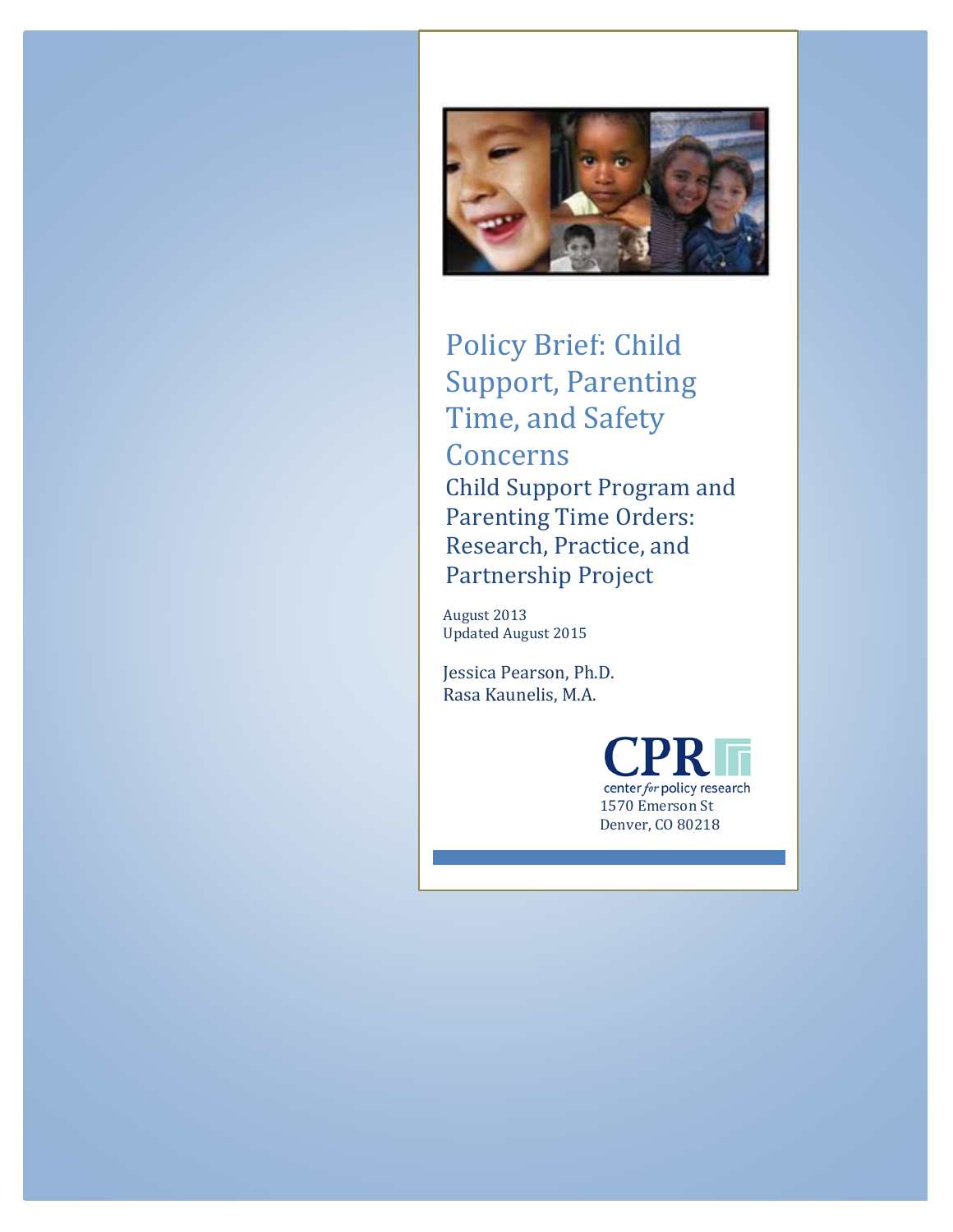

## **Description:**

This is the policy memo prepared by the Center for Policy Research under Contract No. GS10F04165/HHSSP233201100400G with the Office of Child Support Enforcement, U.S. Department of Health and Human Services.

Under the contract, the Contractor shall prepare a policy memo to the COTR describing the policy implications gleaned from this study, identifying implementation questions and alternatives related to the FY2012 legislative proposal, analyzing current practices in family violence safeguards, and providing expertise on next steps for identifying and developing family violence safeguards that need to be included in processes to establish parenting time orders. If requested by the COTR, the Contractor shall revise the memo until it is approved as final. The target audience for this memo is federal policy makers, particularly OCSE staff and leadership.

The Contractor shall prepare and present a briefing for OCSE leadership and staff and other federal officials reporting the outcomes of this project, as summarized in the final report and policy memo. This briefing shall take place at OCSE offices in Washington, D.C.

The report and briefing presents the views and opinions of the Contractors and does not necessarily represent the views, positions, nor policies of the Department of Health and Human Services or its agencies.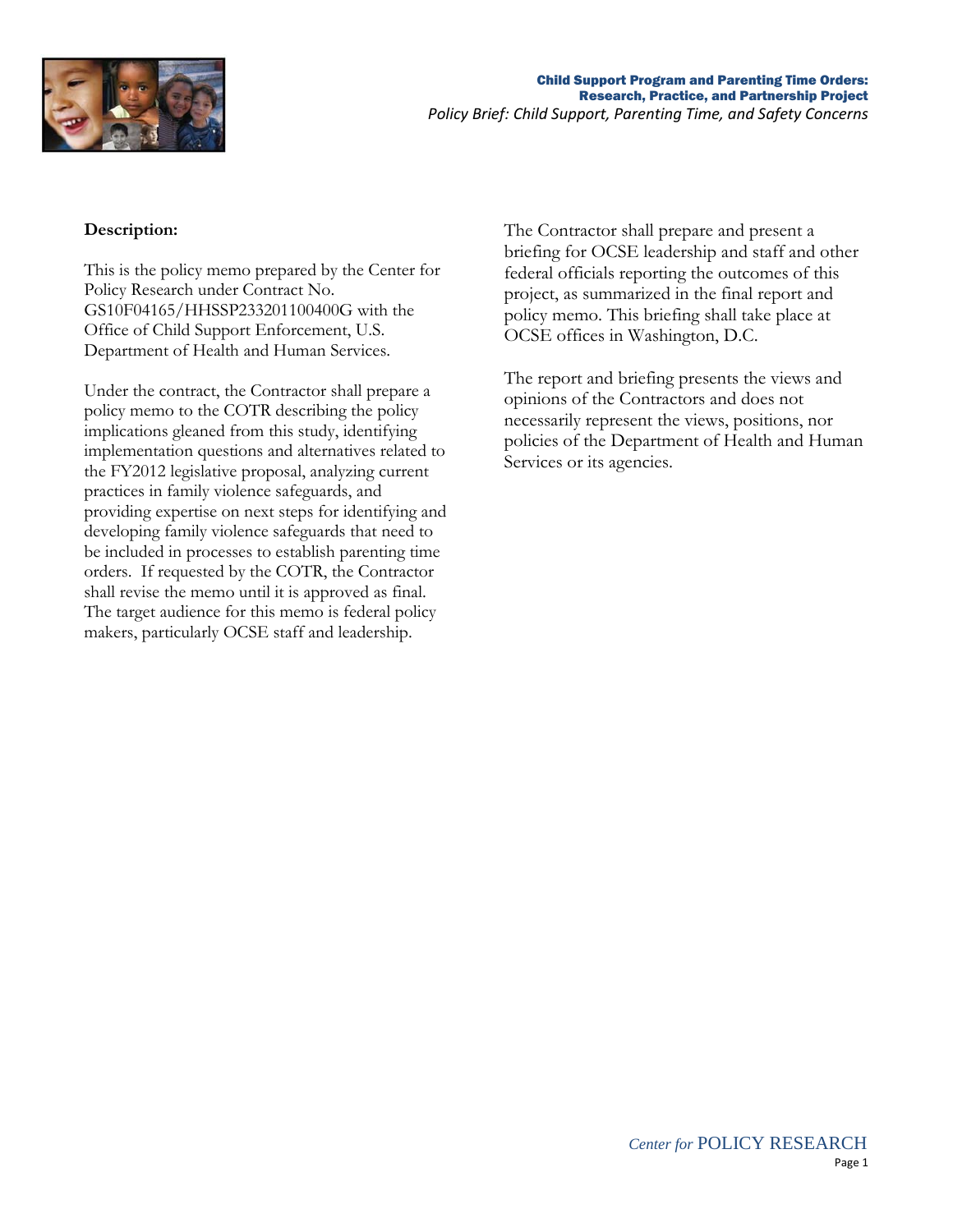

In September 2014, Congress enacted the Preventing Sex Trafficking and Strengthening Families Act, which includes a Sense of Congress Provision (Section 303) that establishes the incorporation of parenting time with strong family violence safeguards in new child support orders as an "important goal." This represents a more modest version of the Obama administration's 2012-2015 budget proposals, the most recent of which called for an allocation of \$448 million over 10 years to require all "states to establish access and visitation responsibilities in all initial child support orders, just as custody arrangements are typically settled at the same time divorces are finalized." Unlike the Obama budget proposal, Public Law 113-183 keeps the establishment of parenting time a voluntary activity with no new funding but urges states to coordinate with their State Access and Visitation (AV) grant programs and use child support incentive funds among other existing resources.

Both the new law and President Obama's budget proposals reflect the fact that parents of children born out of wedlock typically receive child support orders that do not simultaneously address parenting time. As a result, unwed parents with child support cases in most states must pursue a separate legal action, often in a different court, and pay a substantial filing fee to receive parenting time with their children.

Although child support and parenting time are legally distinct issues, they are practically connected:

- Thirty-six states have child support guidelines that consider the amount of time that a child spends with the noncustodial parent in the calculation of a child support order level;
- Research shows that parents with legal visitation pay more support, as do those who get help establishing parenting time orders and addressing their visitation problems;
- Research shows that the receipt of child support is extremely beneficial for children in singleparent homes; and
- Research shows that absent intimate partner violence (IPV), father-child contact is beneficial to child well-being.

There is also strong evidence that IPV is particularly high for low-income populations, many of whom are likely to be among the unmarried parents served by the child support agency and couples who have experienced IPV require individualistic approaches to developing safe parenting plans. As a result, the president's budget initiative also mandates that states implement IPV safeguards as they address parenting time.

OCSE has funded some demonstration and evaluation projects and grants in the area of parenting, and some states use funding available through the State Access and Visitation (AV) Program to support

"It's hard to imagine not addressing parenting time. You have these young couples who come in and they are concerned with all of the small details and they have no parenting plan in place. They need a structured parenting plan where parenting time is outlined, not where it just says reasonable. The details need to be spelled out."

– Supervised Parenting Time Provider, Oakland County, Michigan

parenting time services for unmarried parents in the child support program. However, only a handful of jurisdictions have mechanisms to incorporate parenting time agreements into initial child support orders routinely, and most of these programs have been small-scale rather than large, statewide initiatives. To generate more informed activity in this area, OCSE contracted with the Center for Policy Research (CPR) of Denver, Colorado, to conduct the Child Support Program and Parenting Time Orders project. The purpose of the project was to: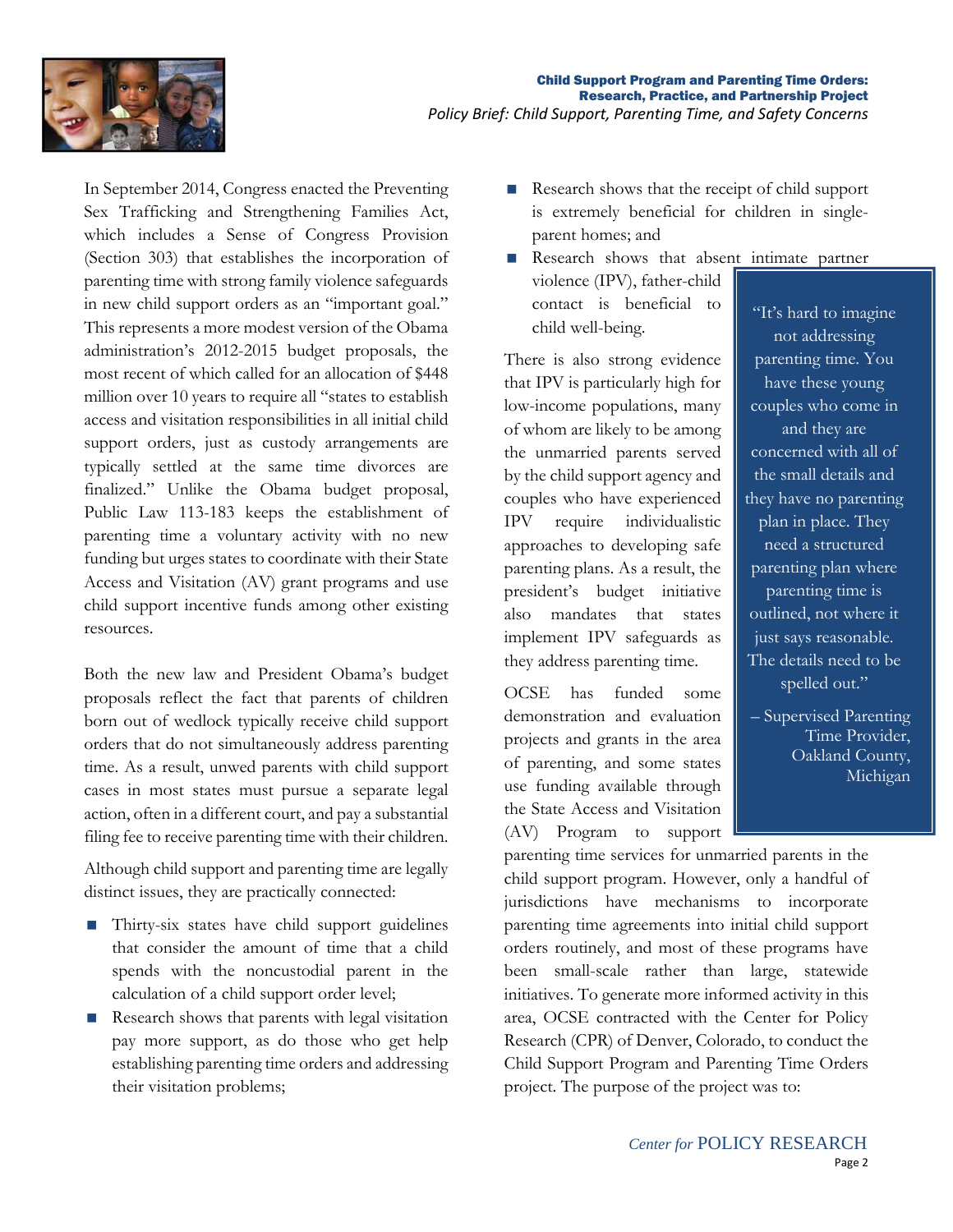

- Synthesize relevant research on access and visitation, family violence, and child support;
- Identify and describe promising state access and visitation practices that have the potential to serve as alternative models for establishing parenting time orders for the child support population;
- Document how family violence safeguards are addressed in alternative approaches; and
- Convene experts in domestic violence, child support, and parenting time to discuss family violence safeguards, screening models, and other ways to keep parents and children safe while developing parenting plans for the child support population.

To identify ways child support agencies incorporate parenting time agreements into initial child support order, CPR pursued the following strategies:

- Telephone conversations with administrators of State Access and Visitation Grant Programs;
- Review of child support websites for 20 states

"Addressing parenting time is critical. The noncustodial parent is more likely to pay child support if he sees his children. Paying child support creates other positive outcomes, such as improved emotional outcomes for children."

> – Director of the Fatherhood Initiative, Cuyahoga County, Ohio

and jurisdictions for mention of parenting time or visitation; and

Solicitation of site examples and recommendations at a session that CPR organized on parenting time in child support cases at the Mid-Year Policy Forum for the National Child Support Enforcement Association on February 10, 2012.

With input from OCSE, CPR conducted site visits to five jurisdictions that address the establishment of parenting time using different approaches. Each twoday site visit involved interviews and focus groups with a wide range of child support, parenting time, and domestic violence professionals. Site visits were conducted in:

- The State of Texas;
- The State of Oregon;
- Cuyahoga County, Ohio;
- Oakland County, Michigan; and
- DuPage County, Illinois.

The following highlights the approaches that these jurisdictions use to establish parenting time in new child support orders and address IPV.

# **Standard Parenting Time Presumption**

Standard visitation presumptions are used in Texas and some Michigan counties. Standard visitation presumptions provide a predictable baseline for parenting time, much like child support guidelines provide a predictable baseline for calculating child support, with the standard plan spelling out how the child's time will be divided between each parent during regular, vacation, and holiday time periods. They are used automatically in the absence of an alternative plan developed by the parents or the court.

The benefits of implementing standard visitation presumptions are that they:

- May be implemented at the state level with legislation (as in Texas) or the local/county level with a local rule (similar to the counties in Michigan).
- Assist a large number of families with virtually no cost or delay. In Texas, standard visitation plans are used in most of the 60,000 new child support orders established by the Office of Attorney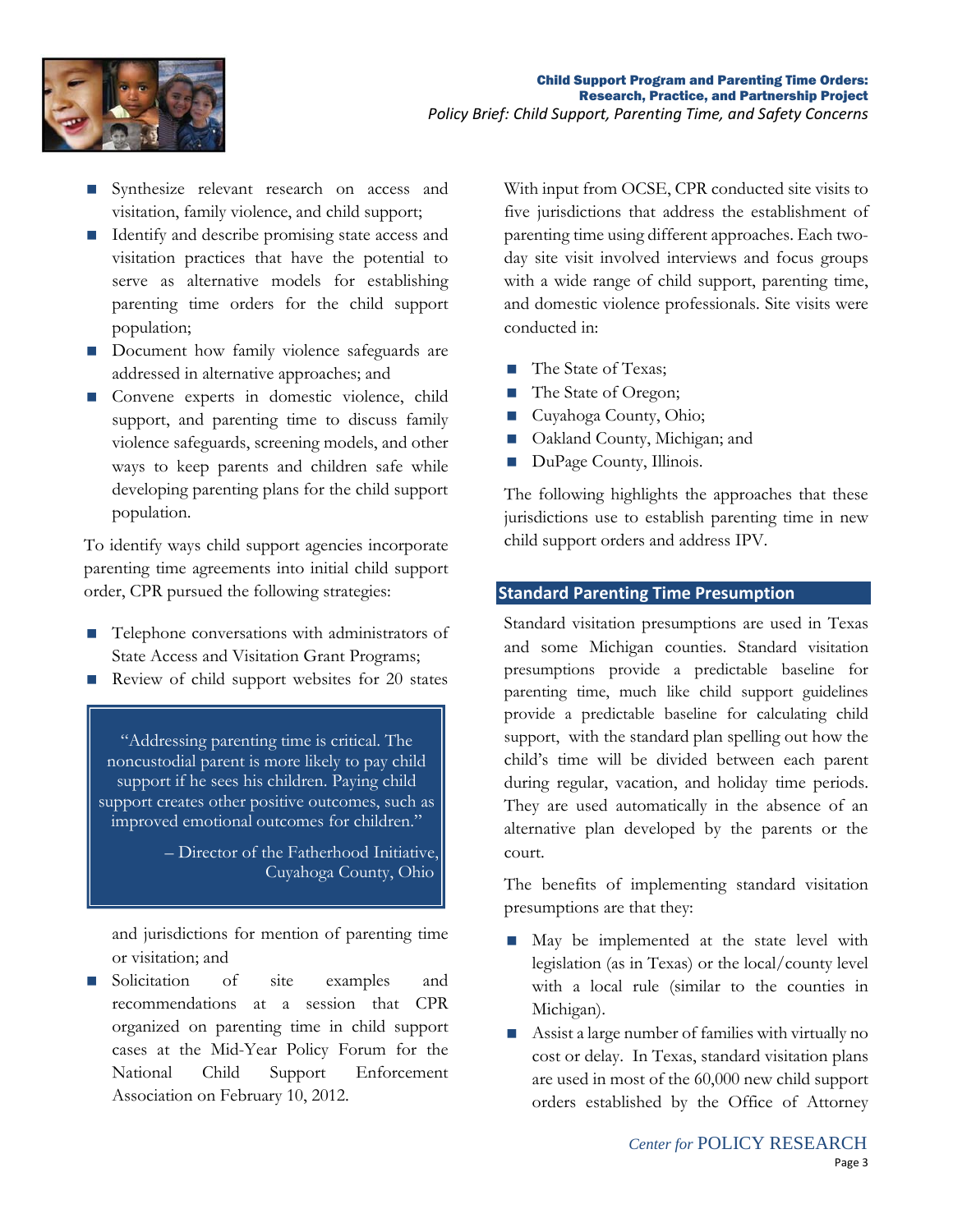

General (OAG) and many of the 40,000 divorce decrees issued by the court each year.

- Do not require parents to pursue a separate legal action or pay a filing fee, because the visitation provision is part of the child support order.
- Are not perceived by judges to add to their work.
- Give parents a useful blueprint for parenting time versus having to develop a visitation agreement from scratch.
- Establish regular contact with both parents as the norm.
- Do not interfere with parents' regular, agreed upon parenting time arrangement unless there is a disagreement.
- Help noncustodial parents feel as though child support cares about their rights and something other than money.
- Can include safety informed parenting arrangements and enhance safety by spelling out visitation expectations and not leaving it up to the parties to figure it out informally on their own, with the possibility of a batterer dictating the terms.

The main limitations of standard parenting time presumptions are:

- The potential for it to be a one-size-fits-all approach if parents do not receive adequate information about and opportunities to request alternatives to the standard order.
- There is a lack of a routine enforcement mechanism.
- Some jurisdictions that handle child support orders in a purely administrative fashion might not have the authority to include a visitation schedule as part of the child support order under their current statutes or court rules.

"There are issues with addressing parenting time in court and child support offices, but [having parents] coming up with informal arrangements at home on their own is worse."

– Domestic Violence Advocate in Texas

■ Challenges to ensuring that victims of IPV are able to make well-informed decisions about disclosure and receive safe parenting time orders. .

States and counties that use standard parenting time presumptions typically approach IPV by informing parents about IPV at multiple points of application and case processing and providing parents with multiple opportunities to disclose safety concerns. In some jurisdictions the

standard order presumption is rebutted by IPV disclosure and the court must address safety concerns in a parenting time order or may deny parenting time to the alleged batterer.

Some key considerations about using universal notification procedures and inviting parents to disclose IPV in the course of developing parenting plans include:

- **I** Universal notification, with multiple opportunities to disclose is considered the only realistic way to provide protections to survivors of IPV in parenting time programs that are very large scale, brief, and/or are supplemented by self-help approaches.
- $\blacksquare$  There is little research on the relative effectiveness of using universal notification for detecting IPV.
- **Universal** notification approaches are most effective when staff members in the child

"The standard possession order is a good starting place. The families that get along do what they want, but it helps them plan. For people who don't get along, it sets rules and gets the stress out of the situation. It is one less fight …. It is whatever you agree to, but failing agreement, this is what it is going to  $he$ "

– Judge in Texas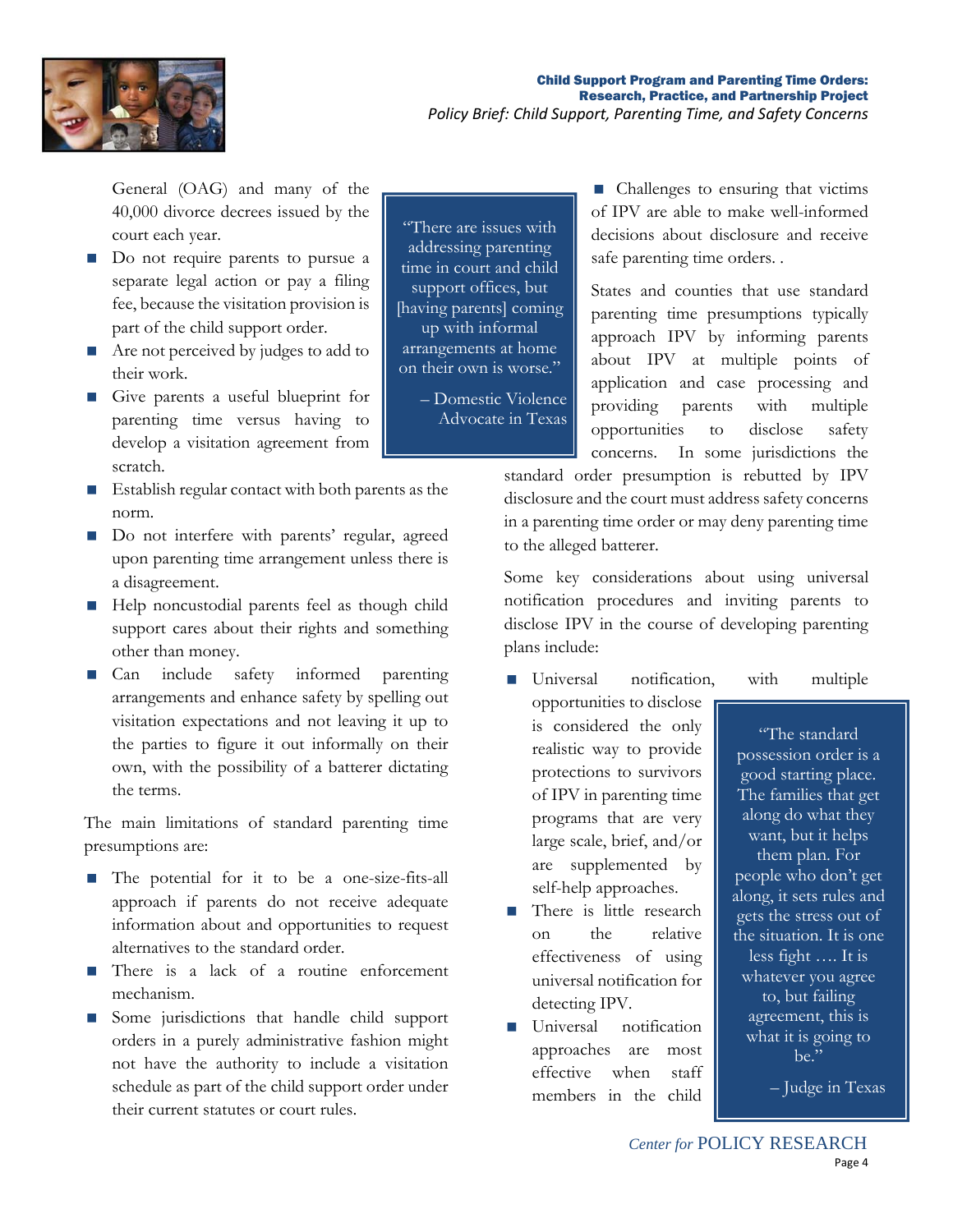

support agency and the court are trained about IPV and given clear policy and administrative guidance to provide safety informed responses.

In families with IPV, child support staff members, attorneys, and judges can work with parents to create a safety-focused parenting time plan. Safety measures that may be included in the parenting plan are the gradual introduction of parent into life of child (*i.e.*, begin with supervised visits, then slowly build to non-supervised visits, and eventually involve

"Screening for lethality is complicated and not feasible in our system. We would rather create spaces for people to disclose. Create a place where it is safe and relevant to disclose. We don't want child support staff to focus on doing a risk assessment or to label people. We are not about labeling. We have been pushing for universal information in all systems. There is no foolproof screening tool."

> – Domestic Violence Advocate in Texas on IPV screening

overnights with the noncustodial parent), supervised exchanges or public exchanges to avoid parent interaction, supervised visits, abstention from alcohol and controlled substances by the visiting parent, participation in a battering intervention and prevention program, and no contact with the child.

Jurisdictions can strengthen their approach to IPV by partnering with a domestic violence advocacy organizations. For example, the Texas Office of the Attorney General contracts with the Texas Council on Family Violence (TCFV) to review its policies and procedures so that that they address family violence, assist with developing online and printed materials for parents dealing with IPV, and help to create and implement a mandatory four-hour interactive training curriculum on family violence for all child support staff, mandatory refresher training, and 7

hours of IPV legal practice training for all child support attorneys.

### **Self-Help Resources**

Some jurisdictions have developed self-help resources that parents may access on their own to assist them with the development of parenting time plans. Oregon has developed fill-in-the-blank parenting plans that are available online and can be downloaded, completed, and filed with the court along with required legal forms. To make them more accessible and user friendly, they will soon be turned into an interactive format similar to TurboTax. Oregon offers parents templates for numerous plan options including basic schedules for children in various age ranges and three levels of safety-focused plans: no solo time with the other parent, limited unsupervised time with no overnights, and overnight parenting time with public exchanges. Texas offers parents a statewide telephone hotline on access and

visitation that is staffed by attorneys who offer callers information and guidance in a general, anonymous fashion.

Sites may want to use self-help resources because they:

Serve large numbers of parents with minimal cost and delay to the child support system and the courts. Self-help initiatives require low staffing levels at both the initial and ongoing stages.

Oregon's online parenting plans are "a great tool and resource for ideas to develop a parenting plan, especially for those who don't know where to start and all of the issues that they need to think of."

> – Family Court Staff Member, Multnomah County

 Produce detailed and customized parenting plans because parents work through the schedule and complete the plan on their own with some guidance.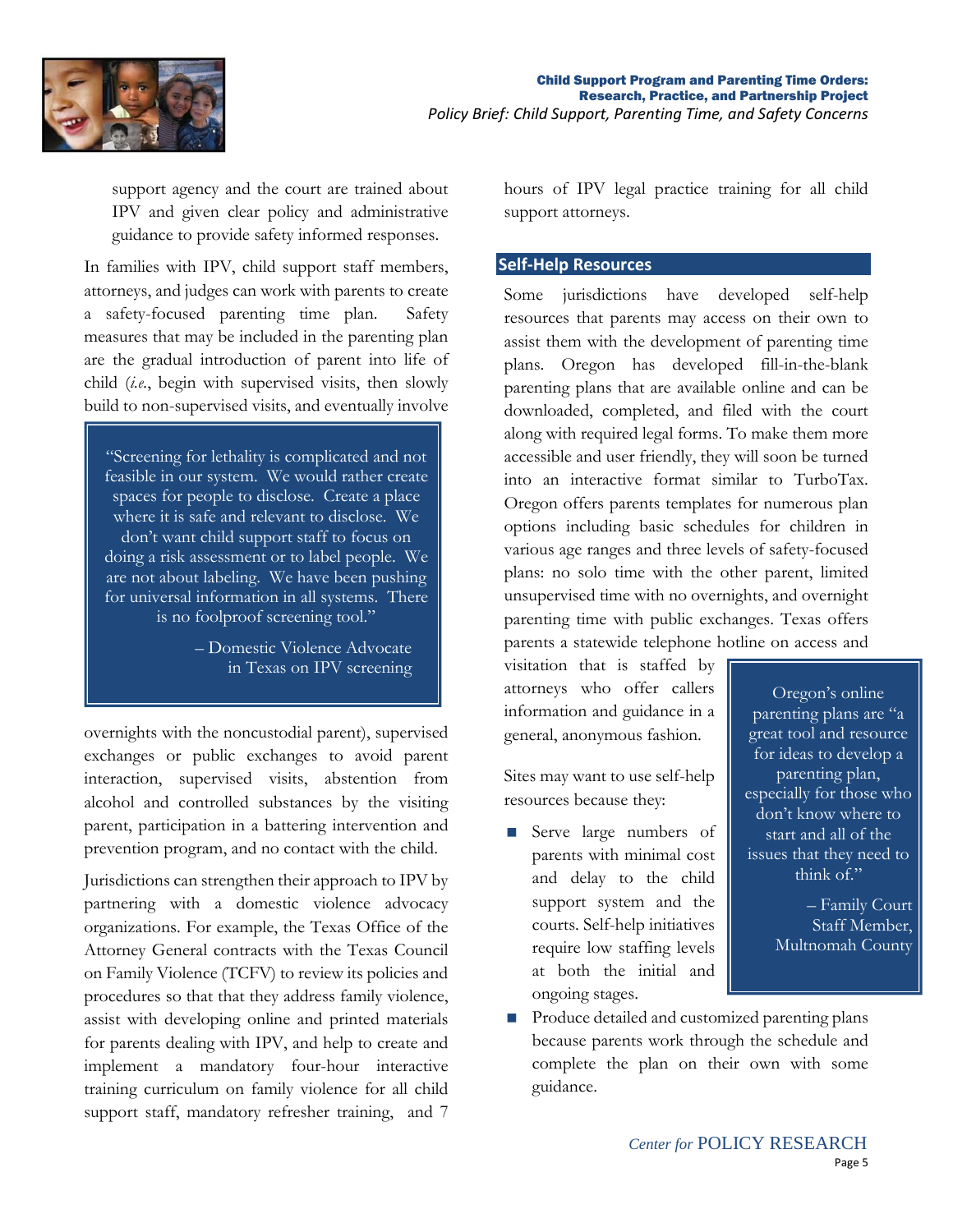

The drawbacks to relying on these approaches to address parenting time are endemic to all self-help interventions:

- **Low usage rates. Parents** must access and use these resources on their own and few actually do.
- States or local

jurisdictions must outreach to parents about these services so that they know they are available.

■ Self-help resources can be complex and turning them into court orders involves extra paperwork and filing fees. Because these interventions are designed to be comprehensive and individualized, they can be lengthy and complicated and typically require parents to go online and download and manipulate parenting plans or other forms that they must complete and file with the court on their own.

Parents must self-identify any issues with IPV and independently choose to take advantage of safetyfocused plans or enhancements. It is assumed that parents with IPV issues will select the safety-focused tools or opt not to develop a parenting plan altogether. No one at the court or the child support agency checks to make sure that parents select an "appropriate" plan. If parents want a parenting plan, they must choose a suitable plan with either regular parent/child access or a plan that calls for heightened attention to safety. On their own, they must pursue a legal filing (and pay a filing fee) to obtain a legally enforceable parenting time order. As with all safetyfocused plans, parents may face challenges is trying to find and use supervised visitation and/or supervised exchange services that are affordable and accessible.

"I have never seen a parent come in with one of the online parenting plans."

– Veteran Oregon Child Support Worker

# **Mediation and Facilitation**

A few sites—such as DuPage County, Illinois; Oakland County, Michigan; Cuyahoga County, Ohio; and various counties in Colorado—offer neutral, third-party assistance to help never-married parents in the child support program create parenting plans. These facilitators and mediators can be based at the court, the child support agency, or at a communitybased organization.

Some benefits of mediation or facilitation include:

- **Plans are customized to each family's situation.** Mediators and facilitators sit down with the parents and try to develop a plan that works for their family.
- **Parents** understand plans better with a thirdparty explanation. Ambiguities that might be the source of future problems can be identified and corrected before the plan goes into effect. The

mediator can also help to ensure that both parents have a common understanding of the terms of the agreement.

- **Most parents who attempt** mediation/facilitations are successful in producing a parenting plan, with agreement rates from 69 to 81 percent and many reaching agreement in a single, brief session.
- **Parenting plans developed** through mediation or facilitation result in greater

Illinois Mediator

"This is a chance for the parents to work together and go through the process of working through an issue together. Hopefully they can take what they learn in mediation and apply it to the next time they have a disagreement about parenting."

– DuPage County,

levels of parent-child contact and increased rates of child support payments.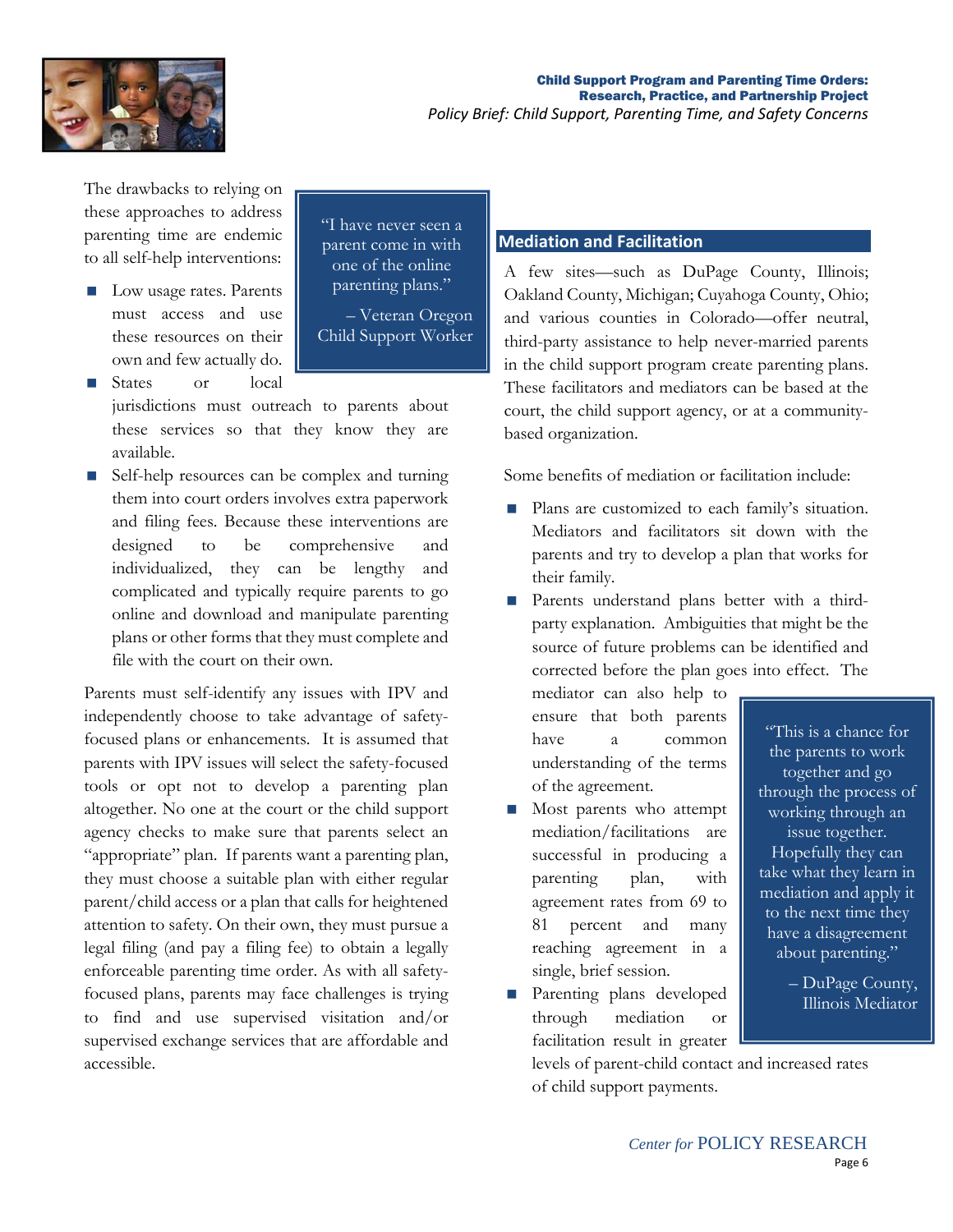

Depending on the jurisdiction, the parenting plan

can be combined with the child support order and filed without a separate filing fee. Alternatively, it requires a separate motion for visitation and a filing fee.

"Even though we spend time on parenting plans, I think we save time on the child support side."

– Friend of the Court Referee, Oakland County, Michigan

The shortcomings of using mediation or facilitation include:

- **Mediation** and facilitation can be expensive, ranging from \$400 to \$580 per case in DuPage County, Illinois and Missouri. However, there are ways to reduce the cost, such as leveraging new initiatives to serve the child support population with the Access and Visitation Grant Programs, using contract mediators who do the mediations at either the court or child support offices to reduce overhead, or using trained facilitators rather than mediators.
- The identification of parents who want and need parenting time help can be challenging. The number of parents referred to mediation often depends on the vigilance of child support workers, child support attorneys, and judges, most of whom work in a culture that prohibits addressing visitation and treats time spent on access as an unallowable expense.
- Some parents do not follow through if they are referred to mediation or refuse to participate, with some studies showing that this is the case for approximately a third of custodial and noncustodial parents, respectively.
- Mediation can become a lengthy process, and some parents do not return for subsequent sessions.
- **Existing court and community-based mediation** programs are typically over-subscribed and

under-funded, which are impediments to adding and responsibly serving a large, new population, namely never-married parents in the child support program.

To address IPV, mediators and facilitators actively screen for safety and IPV in every case. Before bringing parents together, mediators meet with each parent individually to discuss safety and determine whether to move forward with mediation. If there is a safety concern, the mediators may proceed and mediate the case with attention to safety. Mediating with safety may include conducting the mediation with the parents in separate rooms or using telephonic methods. In all cases, the mediators are continually observing how the parents work together and looking for power imbalances or intimidation by one parent. Mediators can stop the session at any time if it appears that either parent is trying to intimidate the other. Because mediation is a voluntary process for both parents, a survivor of IPV can choose not to mediate and/or not to reach an agreement about visitation.

Mediated or facilitated parenting plans can also take safety into account. They can include provisions for supervised visits, neutral exchanges, and/or step visitation plans (*i.e.*, start with limited, supervised visits, move towards unsupervised visits, and gradually introduce overnight visits). In DuPage County, the Family Center may administer breathalyzer tests before and after parenting time, per court order.

As with all court populations, some considerations of screening for IPV and conducting a mediation or facilitation with attention to safety for child support clients include:

A survivor of IPV can choose not to mediate or they can mediate and choose not to reach an agreement.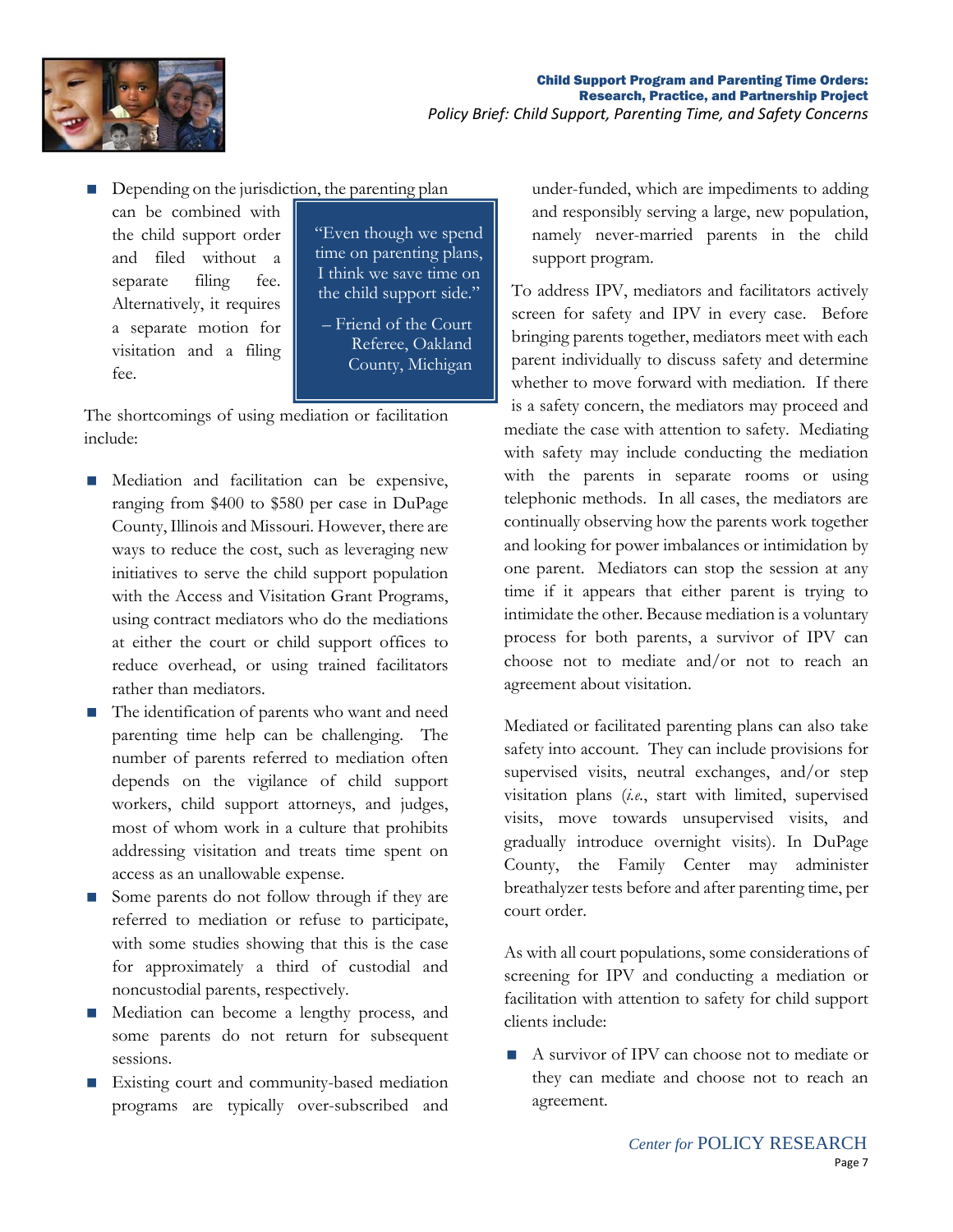

- Mediated or facilitated parenting plans can also take safety into account through the use of supervised visits, neutral exchanges, and step visitation plans. However, there is no systematic research that examines the long-term impact of various parenting time arrangements on victim safety and other parenting outcomes. Nor has research examined parent-child contact patterns and safety outcomes for never-married parents who lack any parenting time plan.
- Supervised visitation and neutral exchange services may require a court order to activate and can be expensive, unavailable or inaccessible in many geographical settings, require trips back to court to modify or suspend the order, and do not protect against all types of IPV (*e.g.*, emotional abuse and control issues).
- Screening for IPV is complicated. Programs must make numerous decisions including how a screening will be administered (*e.g.*, a written selfadministered screening or a staff member asking parents questions), what types of IPV to ask about (*e.g.*, emotional or physical abuse), and what time period to cover (*e.g.*, the entire length of a relationship versus the past year).
- $\blacksquare$  The screening process is far from perfect. There are few practical instruments available for use in

"Specify the exact times and dates, offer repercussions if the orders are not followed, and enforce these repercussions. You can also arrange parenting time so that parents never have to meet, do drop offs and pick-ups at school. You can structure your orders in ways that mitigate the risks. In a domestic violence case, you never ever do a reasonable order. You need it to be specific. The court needs to dictate what the order should be otherwise the batterer will dictate it."

> – State of Michigan Domestic Violence Advocate

court and child support agency settings, especially with large numbers of clients, and long-term outcomes have not been examined.

#### **Comprehensive Services**

To date, there have been very few attempts at offering comprehensive parenting time services to parents. One example of this approach is the Hennepin County, Minnesota Co-Parent Court which offered comprehensive services to nevermarried parents who had a court case dealing with child support and paternity establishment. The intervention included a four-session parent education course, intensive case management, referrals to a wide array of service providers (including domestic violence resources), help with employment, and mediated parenting plans. This is a very expensive approach that was begun in Hennepin County on a pilot basis with foundation and federal support. Although it was supported by Hennepin County after grant funding ended, it was subsequently dropped due to underutilization when participation was made totally voluntary. Genesee County, Michigan, also received funding from OCSE and conducted a demonstration project that involved creating a detailed parenting time plan as soon as the child support order was developed, in combination with offering families job training, parenting skills development, drug treatment, GED, and other proactive services in paternity and new child support cases.

Benefits to offering these types of services to parents include:

- **Comprehensive programs enjoy high levels of** user satisfaction.
- Comprehensive programs emphasize coparenting and engaging both parents in raising their children in a cooperative manner, typically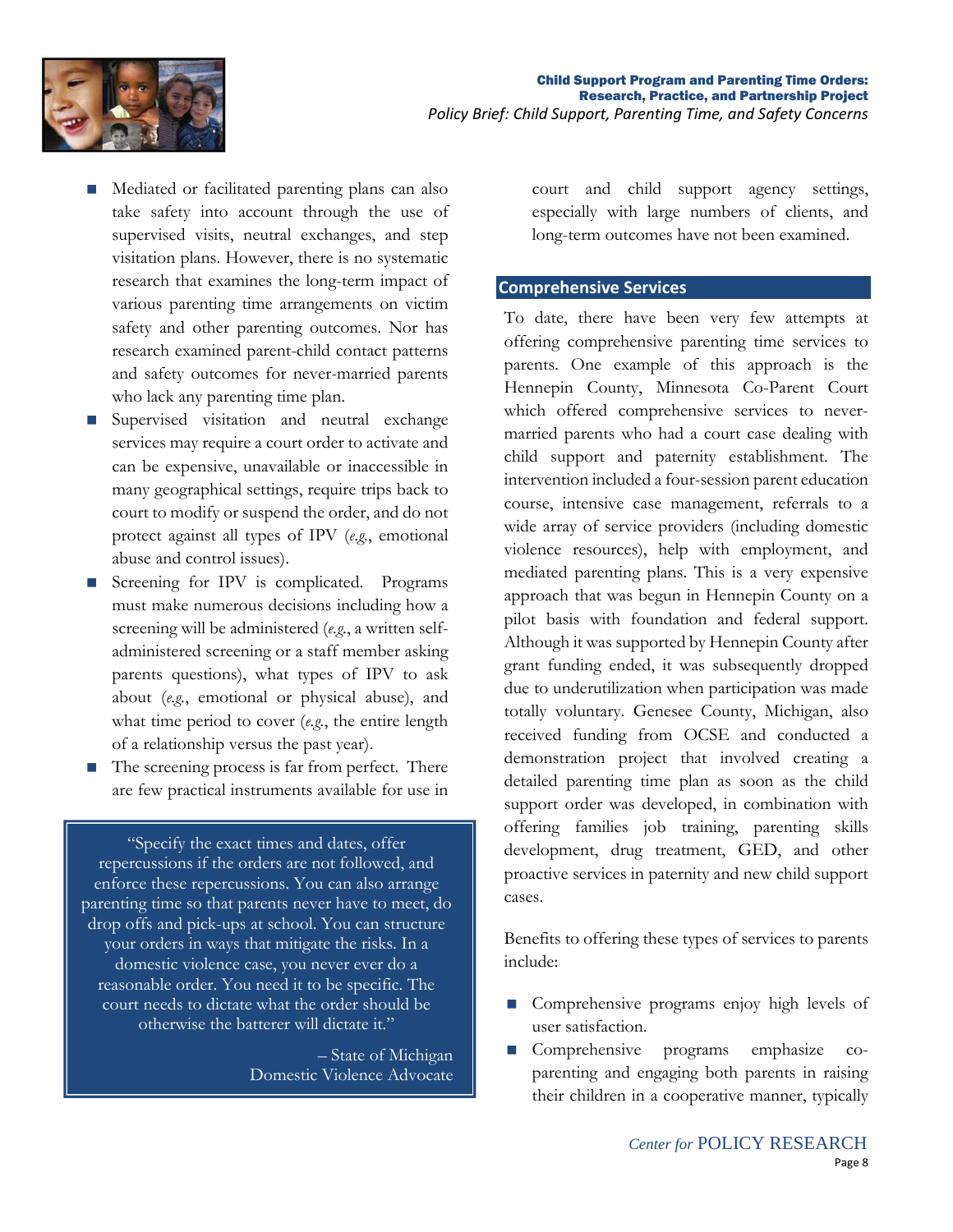

with a parent education component that focuses on co-parenting and establishing a working relationship with the other parent.

- Holistic programs are effective in producing parenting plans. In the Co-Parent Court, twothirds of those that try to create a parenting plan are able to reach an agreement.
- Once enrolled, many parents participate in multisession service program for an extended period of time and complete the proscribed treatment menu.
- Many parents in comprehensive services program rate the assistance with parenting time as the most useful service that they received

The challenges to offering comprehensive services to parents include:

- Comprehensive, multi-service programs are costly, serve only a few families, and rely heavily on short-term grant funding.
- **Comprehensive multi-session programs** experience challenges recruiting parents who are willing to enroll and high levels of upfront attrition, especially when participation is totally voluntary.
- A holistic program must build a strong network of community-based referrals so that parents can receive needed assistance.

Programs offering comprehensive services to parents often use intensive screening and assessment tools for all types of problems and safety needs, including intimate partner violence. They often have a strong network of partners to whom they can refer IPV survivors. To date, 5 percent of enrollees in the Hennepin County Co-Parent Court have been referred to domestic violence services. The Genesee County project screened for domestic violence and would not serve families where there was a history or indication of IPV.

## "**The Chance to Take Charge of Your**

**Family's Future.** Put your voice in action and have a say when it comes to parenting time, custody issues, and child support. Co-Parent Court will help you work with the other parent in a way that puts the focus on your child. You can create a parenting plan that is *individualized* for your family with more support and less conflict than the traditional court process.

**The Tools for Success Co-Parenting.** Children do best when their parents work together. Co-Parent Court will help each parent understand the important roles both mothers and fathers play in the life of a child. Co-Parent Court will help you create the right parenting plan for your family."

> – Hennepin County, Minnesota Co-Parenting Court Brochure

## **Policy Implications**

- Unmarried parents in the child support system need help with parenting time. In most jurisdictions, these parents do not get assistance developing parenting plans on a routine basis.
- In the absence of IPV, parenting time is an important benefit for unmarried parents and children in the child support system.
- **Failing to address parenting time may present** opportunities for parental conflict and IPV since it means that parenting time may be negotiated by parents on the doorstep without any thirdparty oversight or legal protections. .
- **Every approach to establishing parenting time** has its strengths and limitations and risks for IPV. Jurisdictions need to be exposed to and educated on different strategies and resources so that they can make their own decisions based on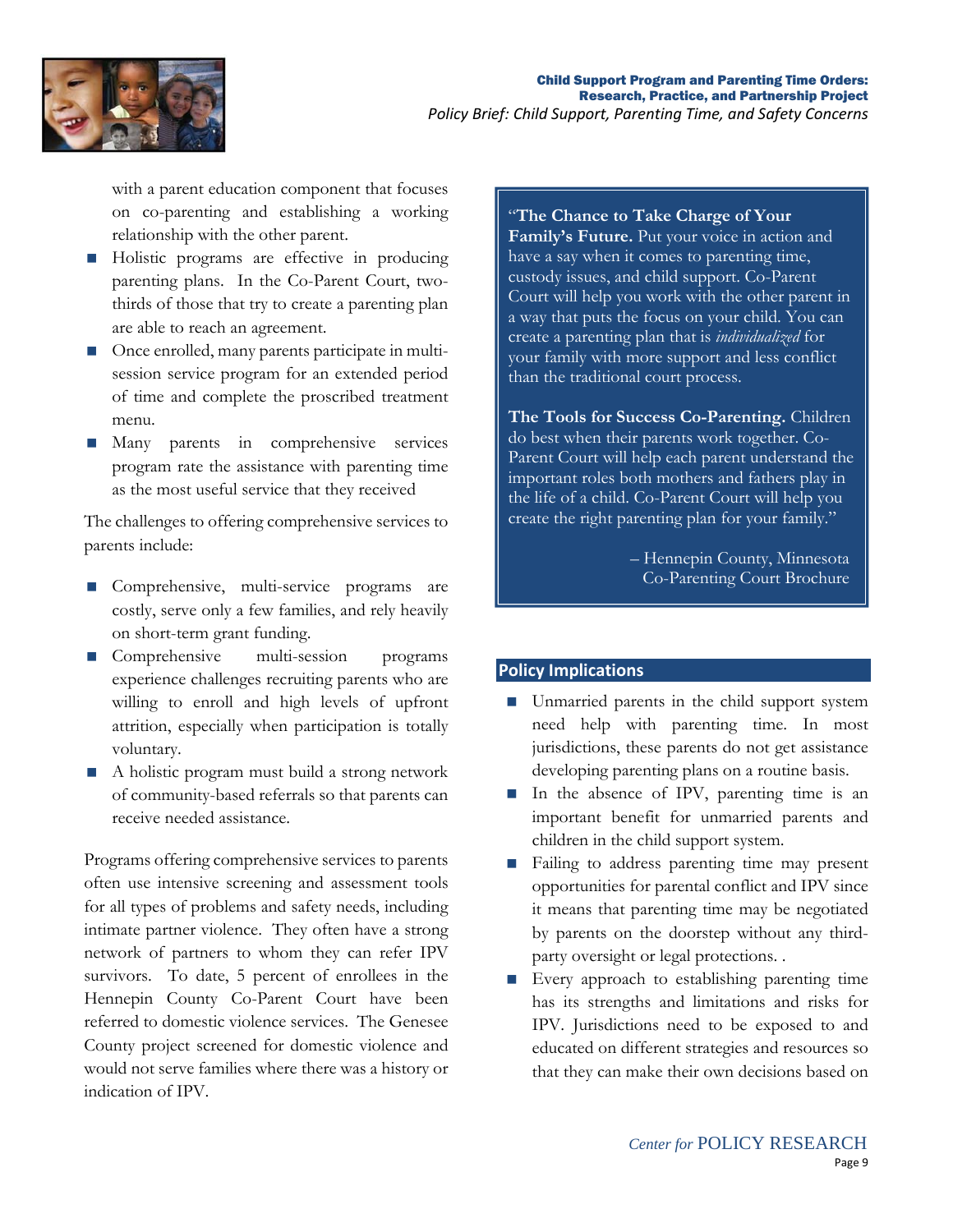

their parenting time resources and child support system.

- Strong, ongoing partnerships with IPV experts and community IPV programs is a critical requirement for developing sound parenting time policies and programs. Other needed IPV interventions include communicating with parents about IPV, training child support professionals and court personnel, and developing relevant services and training
- **Parenting time interventions for unmarried** parents in the child support system should be coordinated with existing AV grant funds and programs to leverage the resources of both and to comply with the Sense of Congress provision in the 2014 Preventing Sex Trafficking and Strengthening Families Act.
- Child support agencies, courts, and parenting time services all need to be better resourced to address the parenting time needs of the child support population in a responsible manner.
- Any discussion of parenting time policy should consider a broad range of issues including accessibility to the unmarried child support population, ease of use, understandability, cost, time factors, as well as IPV.

### **Recommended Next Steps**

- The results of the Parenting Time Orders Project and the approaches identified in the study should be widely disseminated to child support audiences and practitioners and policy makers that specialize in family courts, IPV, parenting time, fatherhood, and the support of low-income families. This should include articles in relevant publications, presentations at relevant conferences, and providing links to the project publications on relevant websites.
- New research should be conducted on the longer-term experiences of unmarried families

More guidance on how to address IPV in family law interventions comes from a number of conferences and meetings that have brought together leaders, advocates, and researchers:

- Reaching Common Ground, led by the National Women's Law Center and the Center on Fathers, Families and Public Policy in 1999;
- The Wingspread Conference on Domestic Violence and the Family Courts, a 2007 initiative led by the National Council of Juvenile and Family Court Judges and the Association of Family and Conciliation Courts;
- Building Bridges, a 2005 conference led by the National Healthy Marriage Resource Center (NHMRC) and the National Resource Center on Domestic Violence (NRCDV); and
- Toward a Common Understanding, a 2009 conference sponsored by the NHMRC and NRCDV.

with parenting time orders. This may include comparing those with and without parenting time plans, those with and without IPV histories, and those who used different approaches to establish parenting time.

- **Technical assistance should be provided to** interested states and local jurisdictions to help them develop responsive approaches to parenting time for unmarried parents. The technical assistance may include identifying and convening relevant partners; engaging service providers and experts on IPV, fatherhood, and family law; exploring alternative parenting time approaches; creating needed materials; and exploring funding opportunities.
- States and local jurisdictions should examine their AV grant programs to determine how they might facilitate the establishment of parenting time in new child support orders, a